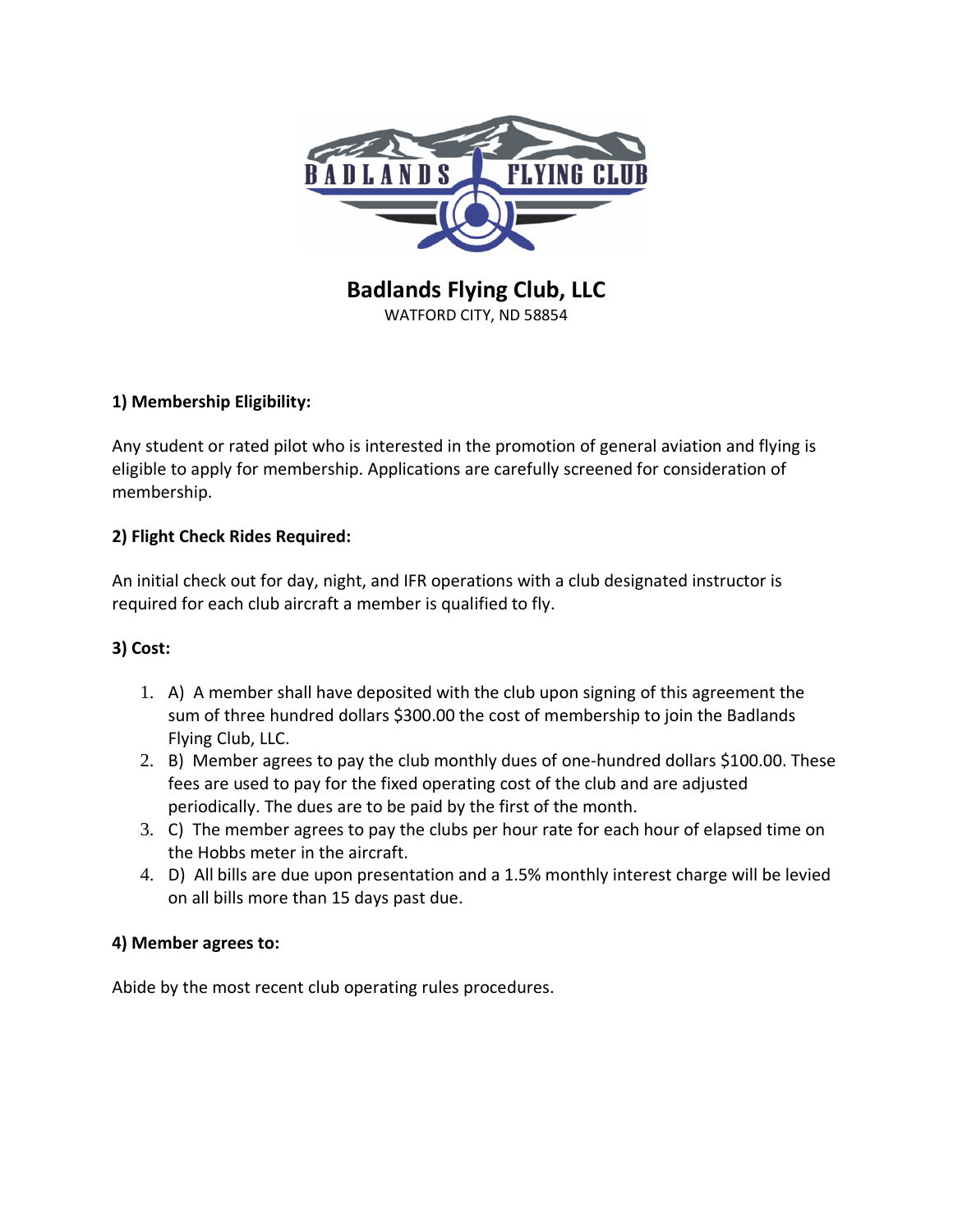#### **5) Legalities:**

- 1. A) Member agrees to indemnify and hold harmless the club against any loss, liability or damage to persons or property in excess of the amount of insurance coverage while the member is in control of the aircraft. The member waives any claim that said member, his property, or his person may generate as a result of such losses, liability or damage to persons or property through use of the club plane.
- 2. B) This agreement shall be construed in accordance with the laws of the state of North Dakota.
- 3. C) This agreement may not be transferred, assigned, sold or otherwise negotiated without the written consent of the club.
- 4. D) The club reserves the right to increase the cost of membership and/or aircraft hourly cost or dues because of unforeseen circumstances such as inflation, increased insurance rates, etc.

E) Any member wishing to terminate his obligation under this agreement, may do so as follows:

By forfeiting this agreement in writing, paying the balance due on any unpaid amount owed the club and returning keys, airport badges and key cards to the club.

F) The member agrees that all expenses incurred by the club for collection of any sums under this agreement, including reasonable attorney fees, court costs, sheriff fee, interest, etc., may be added to the sum due there under, to be paid as part thereof.

**This contract constitutes an agreement between the club and the member. Amendments may be made as agreed to in writing by the member and the club. The member hereby acknowledges receipt of a completed copy of this agreement as witnessed by his/her signature.** 

| Signature:       | Date: |
|------------------|-------|
| Revised 01/03/19 |       |